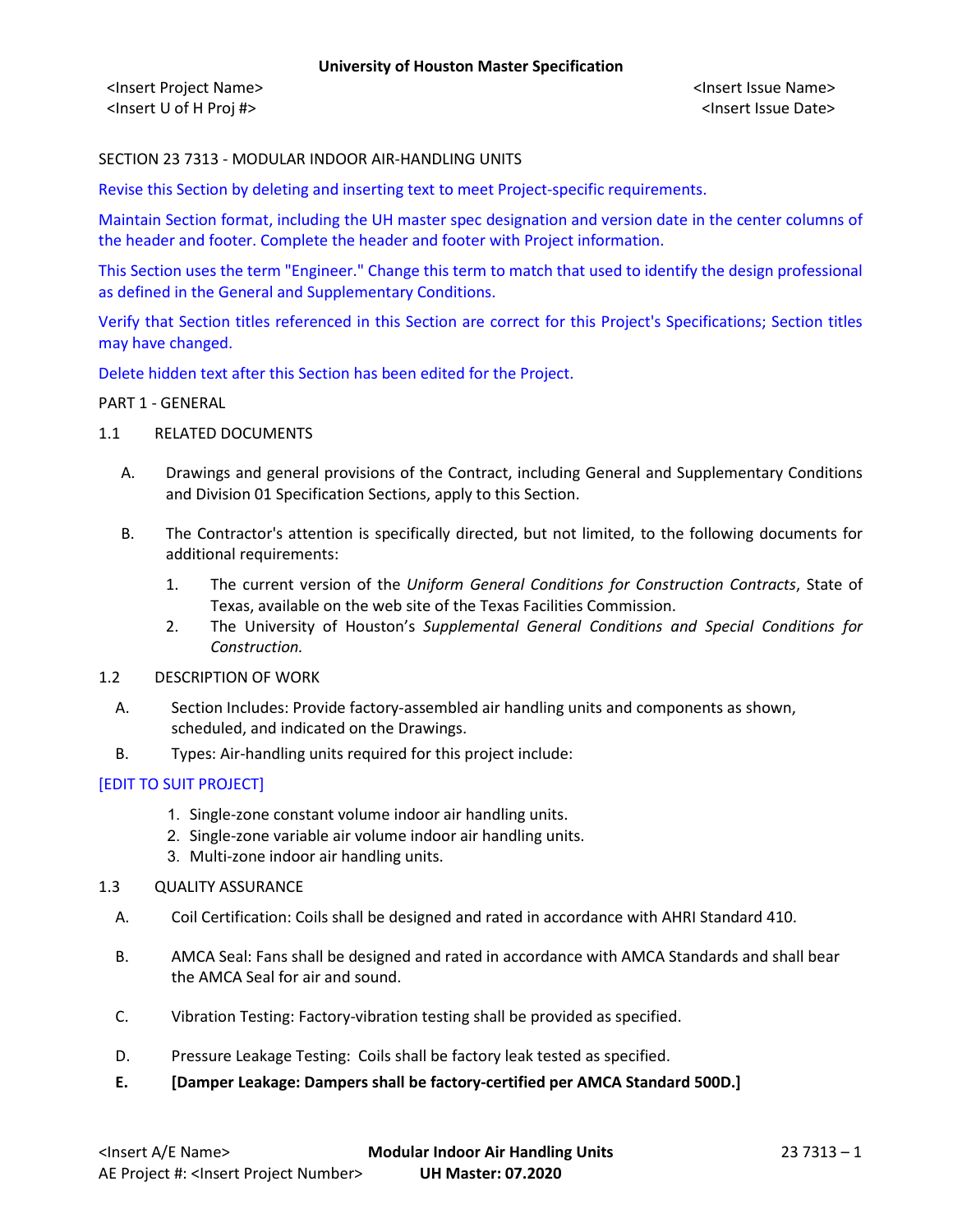### 1.4 ACTION SUBMITTALS:

- A. Submittals shall include, but not be limited to, the following:
	- 1. Certified drawings showing overall dimensions of complete assembly, weights, support requirements, sizes, location of connections, accessories, and parts list.
	- 2. Cut sheets on all air handling equipment, clearly marked to show sizes, configuration, construction, features, accessories and other pertinent information.
	- 3. Curves showing fan performance and system operating point plotted on curves. Data to substantiate that fan can operate in a stable range with a static pressure  $\frac{1}{2}$  inch above that schedule, and that the fan motor is sized accordingly.
	- 4. Coil performance selection data showing all criteria identified on equipment schedule. Certify the coils will meet performance criteria on equipment schedules.
	- 5. **[Complete information on the Variable Air Volume modulation method to be furnished.]**
	- 6. Required torque for all motor-operated dampers **[and inlet vanes]** information on shaft sizes and location in unit and amount of space available for motor operators.
	- 7. Performance certifications based on applicable AHRI Standards and prototype unit test reports.
	- 8. Product warranties and guarantees.
	- 9. Wiring diagrams.
	- 10.Written instructions for installation including assembly where not factory-assembled.
	- 11.Motor data as required in Section 23 0400 "Motors and Controllers."
	- 12.Additional information as specified in Section 23 0100 "Mechanical General Provisions."
- 1.5 PRODUCT DELIVERY, STORAGE AND HANDLING:
	- A. Deliver air-handling units in factory-fabricated water-resistant wrapping.
	- B. Handle air-handling units carefully to avoid damage to material components, enclosure, and finish.
	- C. Store air-handling units in a clean, dry space and protect from the weather.

### 1.6 WARRANTY

A. Warranty: The entire air-handling unit(s) shall have a minimum [**one**] [**Insert duration**] year warranty from date of [**Substantial Completion**] [**Insert start date**].

### PART 2 - PRODUCTS

- 2.1 MANUFACTURERS
- A. Manufacturer: Subject to compliance with requirements, provided products produced by one the following:

## **[EDIT TO SUIT PROJECT]**

- 1. Carrier.
- 2. Daikin.
- 3. Thermal.
- 4. Trane.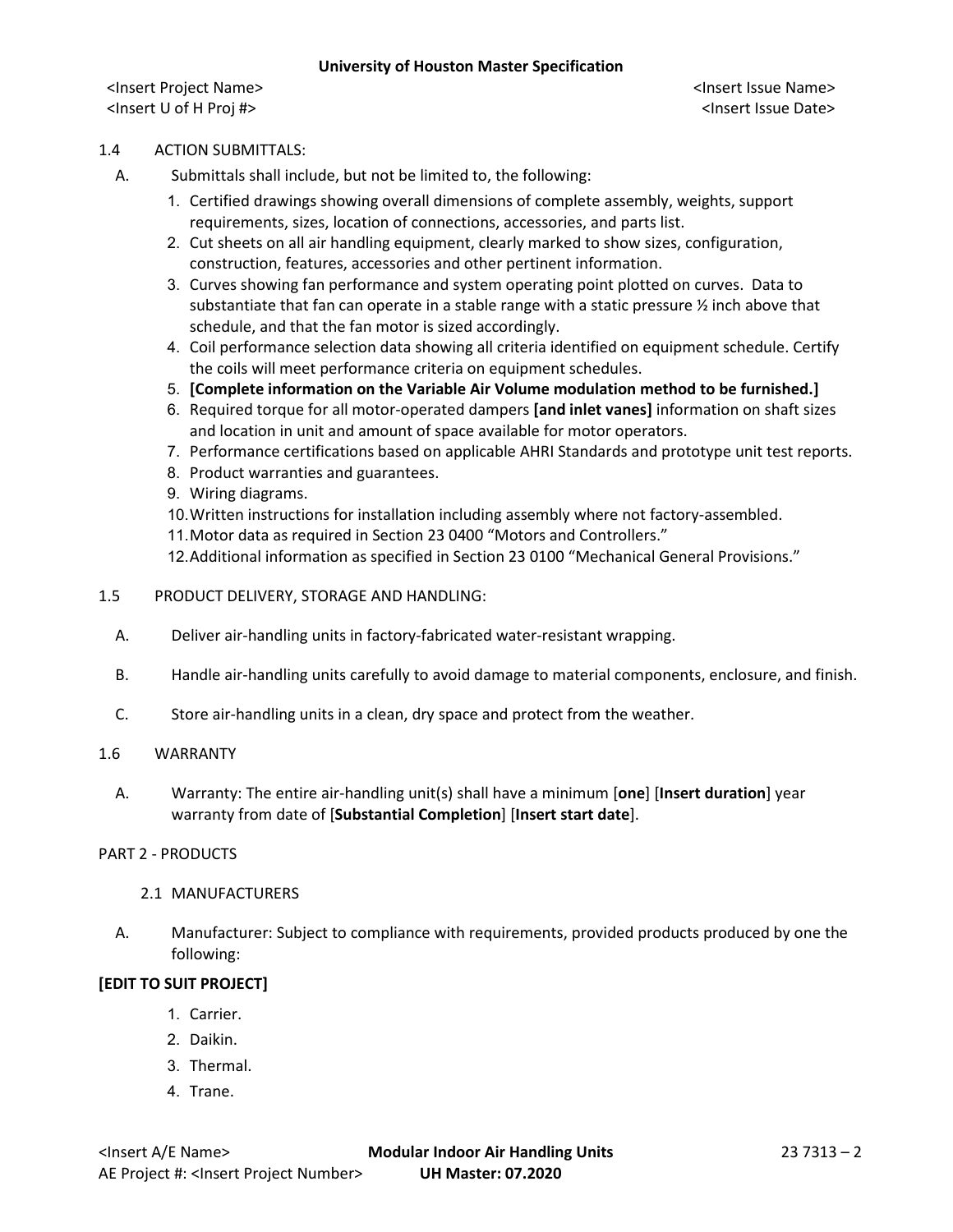5. York (JCI).

### 2.2 PERFORMANCE

- A. Casing Deflection: [**L/240**] [**Insert deflection**] when tested at a pressure of [**6 inches w.c.**] [**Insert pressure**].
- B. Casing Leakage: [**One percent**] of design airflow when tested at a pressure of [**6 inches w.c.**] [**Insert pressure**].
- C. Casing Thermal Requirements: Minimum R-value [**8**] [**Insert value**].
- A. Access: Unit components shall be accessible through access doors. Where components are larger than the access doors or cannot reasonably be removed through an access door, provide removable sections to facilitate component removal. Disassembly of cabinet or cabinet structure is not an acceptable method of component removal.
	- 2.3 GENERAL
- A. Draw-thru Type Air Handling Units: Provide draw-thru type air handling units complete with fan section, **[variable speed drives] (variable air volume units only),]** adjustable blower drive for balancing, and fixed drive for permanent installation with motor mounted on resilient base, V-belt drive with guard, air filter section, **[heating coil section,]** cooling coil section, condensate drain pan, and other attached sections indicated on Drawings, specified herein or required to accomplish the specified control sequences.
- B. Blow-thru Type Air Handling Units: Provide blow-thru type air handling units complete with fan section, **[variable speed drives] (variable air volume units only),]** adjustable blower drive for balancing, and fixed blower drive for permanent installation with motor mounted on resilient base, V-belt drive with guard, air filter section, cooling coil section, air distribution grid, **[bypass section with equalizing baffles,]** condensate drain pan, **[custom low leakage zone mixing damper section (multi-zone units only),]** and other attached sections indicated on the Drawings, specified herein or required to accomplish the specified control sequences.
- C. General Construction: Fans, sheaves, motors, and belts shall be factory-assembled and balanced with the fan section casing. Air handling unit fans, bearings, and fan sheave shall be balanced to a maximum of 2 mil in all axes and shall be so certified by the manufacturer prior to installation. The manufacturer shall conduct vibration tests on all units after they have been installed in the field. Vibration shall not exceed 2 mils in all axes and shall be so certified by the manufacturer in writing prior to the Contractor placing the unit in service. Replace all components that cannot meet these balance and vibration requirements.
- D. Capacity: Unit characteristics, size, type, capacity, and arrangement shall be as scheduled and shown on the Drawings. Unit shall be capable of stable operation at a static pressure 1/2" above that scheduled and the fan motor shall be sized accordingly.
	- 2.4 HOUSING: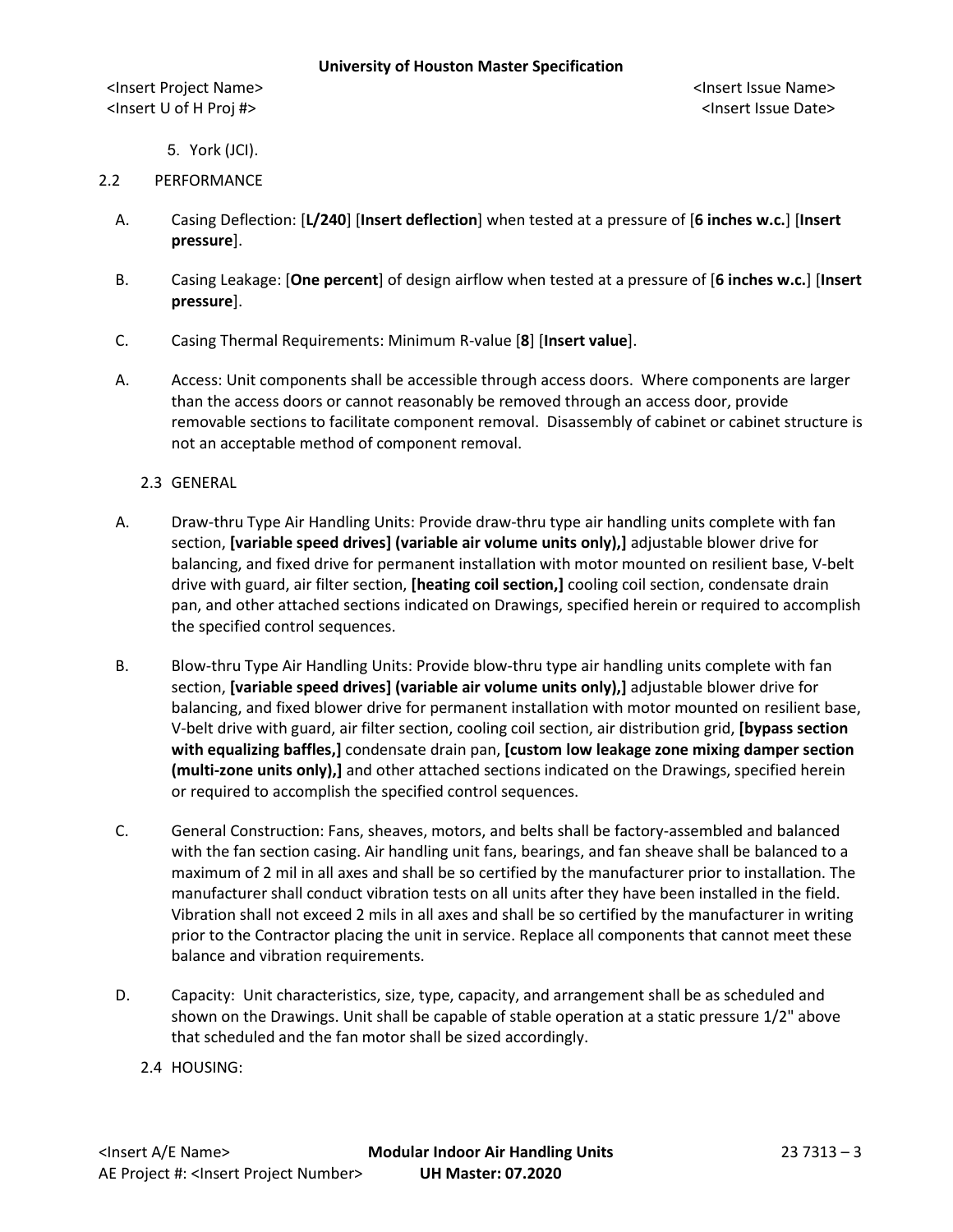### **University of Houston Master Specification**

<Insert Project Name> <Insert Issue Name> <Insert U of H Proj #> <Insert Issue Date>

- A. General: Casing shall be airtight, of sectionalized design with suitable gaskets between sections. Materials shall be phosphatized, bonderized or galvanized steel of lock-forming quality. Steel angle framework shall be designed to provide maximum rigidity, prevent pulsation and shall be of the same finish as the casing. Casing shall include fan section and coil sections with drain pan.
- B. Finish: Galvanized metal shall not be painted. Phosphatized or bonderized metal shall be finished with rust-inhibiting paint.
- C. Coil Section: All connections, coil headers, and return bends shall be completely enclosed. Coil frames shall not be used as reinforcing for the housing. Construction shall be such that the coils can be removed through access panels without affecting the structural integrity of the casing.
- D. Drain Pan: Provide a rigid and watertight drain pan with pipe drain connection under the complete coil section on horizontal units and under the fan and coil section on vertical units. Drain pan shall be of the double pan insulated type with a 304 stainless steel inner pan.304 stainless steel intermediate condensate drip pan shall be provided on all coils over 48 inches high. Intermediate drain pans shall be factory-piped to main condensate drain pan. Drain pans shall be positively sloped internally to external drain connections as shown on the Drawings. Access Doors: Locate doors to allow inspection and service on internal components regardless of mounting arrangement. Door size must be at least [**24**][**Insert width**] inches wide and full panel height up to 72-inches tall. For units above 72 inches tall, provide 72-inch high doors. Access door construction shall equal or exceed the quality of air-handler casing materials. Access doors shall open against positive air pressure, unless they are the outer doors of the air lock entrances or approved by the Owner in writing.
- E. Insulation:
	- 1. Casings for double wall units shall be thermally and acoustically insulated.
	- 2. Insulation shall be minimum two inch thick.,
	- 3. Insulation R-value shall not be less than [**R-8**][**Insert Requirement**].
	- 4. All exposed parts such as angles, braces, and similar items in contact with exterior surfaces shall be covered with insulation to prevent condensation on the exterior casing.
	- 5. Insulation shall be installed to allow panel removal without disturbing insulation.
	- 6. Insulation shall be installed between the panel walls to prevent air flow over the insulation and to allow removal without disturbing the insulation.
	- 7. All insulation shall have a composite fire and smoke hazard rating complying with NFPA 90A.
	- 8. When exposed to the airstream the combustion rating of insulation and adhesives shall not exceed a flame spread ration of 25 and a smoke development rating of 50 when tested in according to ASTM E84 and NFPA 255.
	- 2.5 COILS:
- A. General: Coils shall have capacities and ratings as scheduled and shall be rated by the manufacturers in accordance with AHRI Standard 410.
- B. Core Construction: Coils shall be constructed of copper tubes with **[aluminum]**plate fins with a maximum of **[eight] [twelve]** fins per inch and shall be arranged for counterflow operation. Fins shall be bonded to the tubes by means of mechanical expansion of the tubes. Supply and return connections shall be on the same end of the coil. Tubes shall be  $\frac{1}{2}$  inch or 5/8 inch OD spaced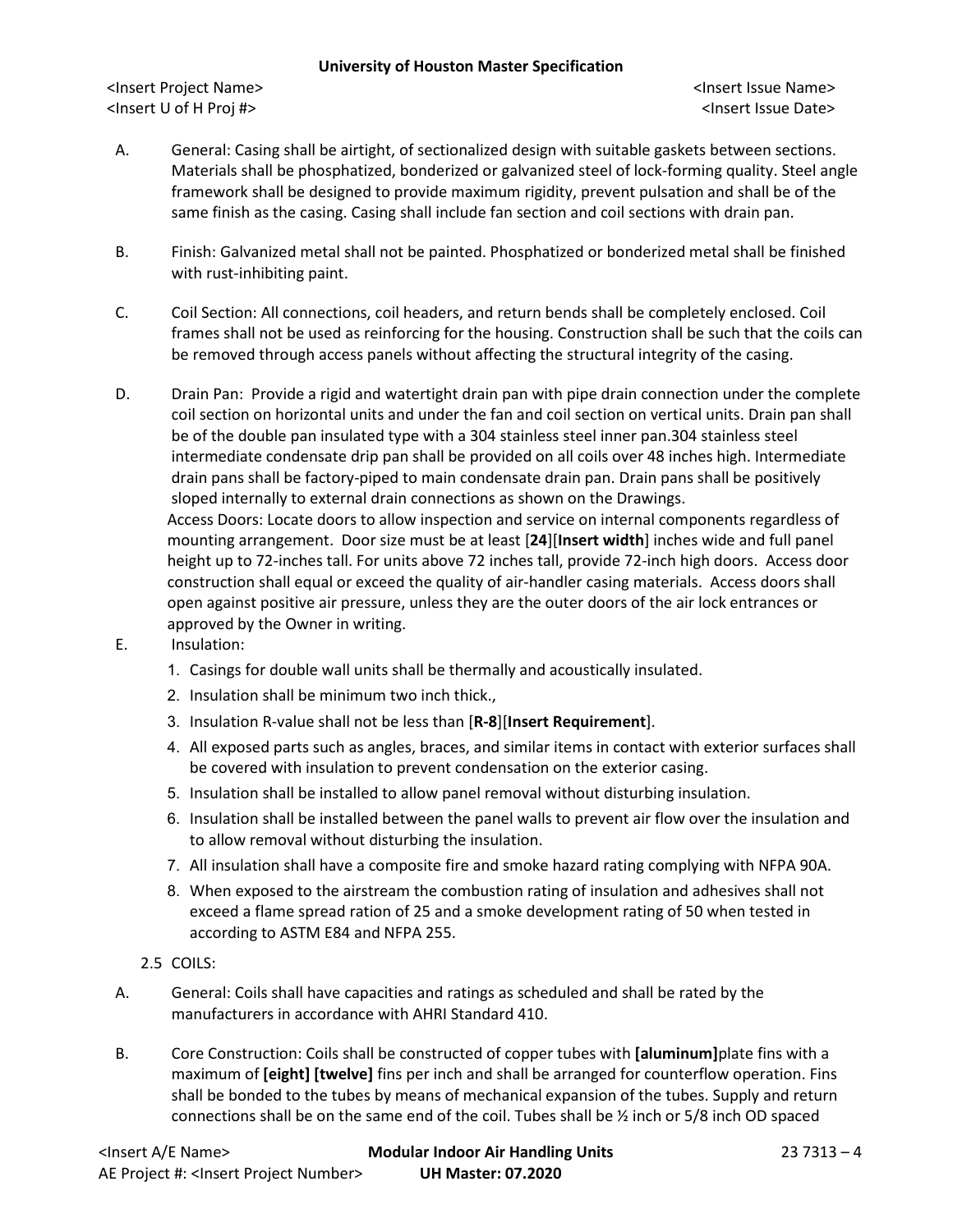approximately 1-1/2 inch apart, with a minimum wall thickness of **[0.020 inch]**. Flat fins shall have a minimum wall thickness of 0.0055 inch.

- C. Headers: Coil headers and connections shall be constructed of heavy wall copper or IPS brass. Joints between core tubing and headers shall be of a recessed swage design to provide a large mating area for brazing. Supply and return connections shall be terminated NPT threaded connections with wrench flats.
- D. Casings: Coil casing components shall be joined with stainless steel bolts to create a rigid assembly. Casing frame members shall extend over the ends and edges of the coil and shall have formed holes for tubes, permitting free expansion and contraction of coil components. Intermediate tube supports shall be provided such that maximum unsupported tube length does not exceed 48". Casings, including all supports and frames, shall be constructed of 304 stainless steel **[for all cooling coils] [and preheat coils] [and] [galvanized steel]** for all **[heating]** coils.
- E. Miscellaneous Requirements:
	- 1. Minimum tube velocity at design flow rate shall be [**3**] [**Insert velocity**] feet per second.
	- 2. Coils installed in series shall have a minimum of **[12 inches] [\_\_\_\_\_ inches]** between the faces with provisions for access between the faces for cleaning.
	- 3. Provide drain and air vent connections, except where the coil header piping is designed to be self-venting.
	- 4. Test coils by air pressure under water at 1-1/2 times the pressure classification indicated on the Plans. The test pressure shall in no case be less than 250 psig, nor more than 500 psig.
- F. Chilled Water Cooling Coils: Coils shall be a minimum of **[six] [eight]** rows deep. Cooling coil capacity, maximum face velocity, and maximum air pressure drop shall be as scheduled. Water velocity in the tubes shall not exceed 5' feet per second and the water pressure drop through the coil shall not exceed **[10 feet] [15 feet]**, unless lower maximums are scheduled. All cooling coils shall be installed in a vertical position (perpendicular to airflow) to minimize condensate carry over. Coils shall be designed and certified by the manufacturer to operate at the scheduled face velocity plus 10% without moisture carry over.
- G. Hot Water Heating Coils: Coils shall be furnished in the unit where scheduled. Heating coil capacity, maximum face velocity and maximum air pressure drop shall be as scheduled. Coils shall be installed in the bypass or heat position, except in outside air units where the coils shall be in the preheat position. Water velocity in the tubes shall not exceed 5 feet per second and water pressure drop shall not exceed 10 feet, unless lower maximums are scheduled.
	- 2.6 MOTORS
- A. General: Motors shall be open drip proof (ODP), 3-phase, 1750 rpm, unless noted or scheduled otherwise. All motors shall be high efficiency, energy efficient type. Motor selection shall be such that the motor will not overload if the static pressure drops  $\frac{1}{2}$  inch below or rises to  $\frac{1}{2}$  inch above the specified value. Motors shall be mounted on the coil connection side, unless indicated otherwise and the motor shall be mounted on an adjustable base rigidly supported to the unit. The motor shaft shall accommodate an adjustable pitch motor sheave. Refer to Section 23 0400 "Motors and Controllers" for additional motor requirements.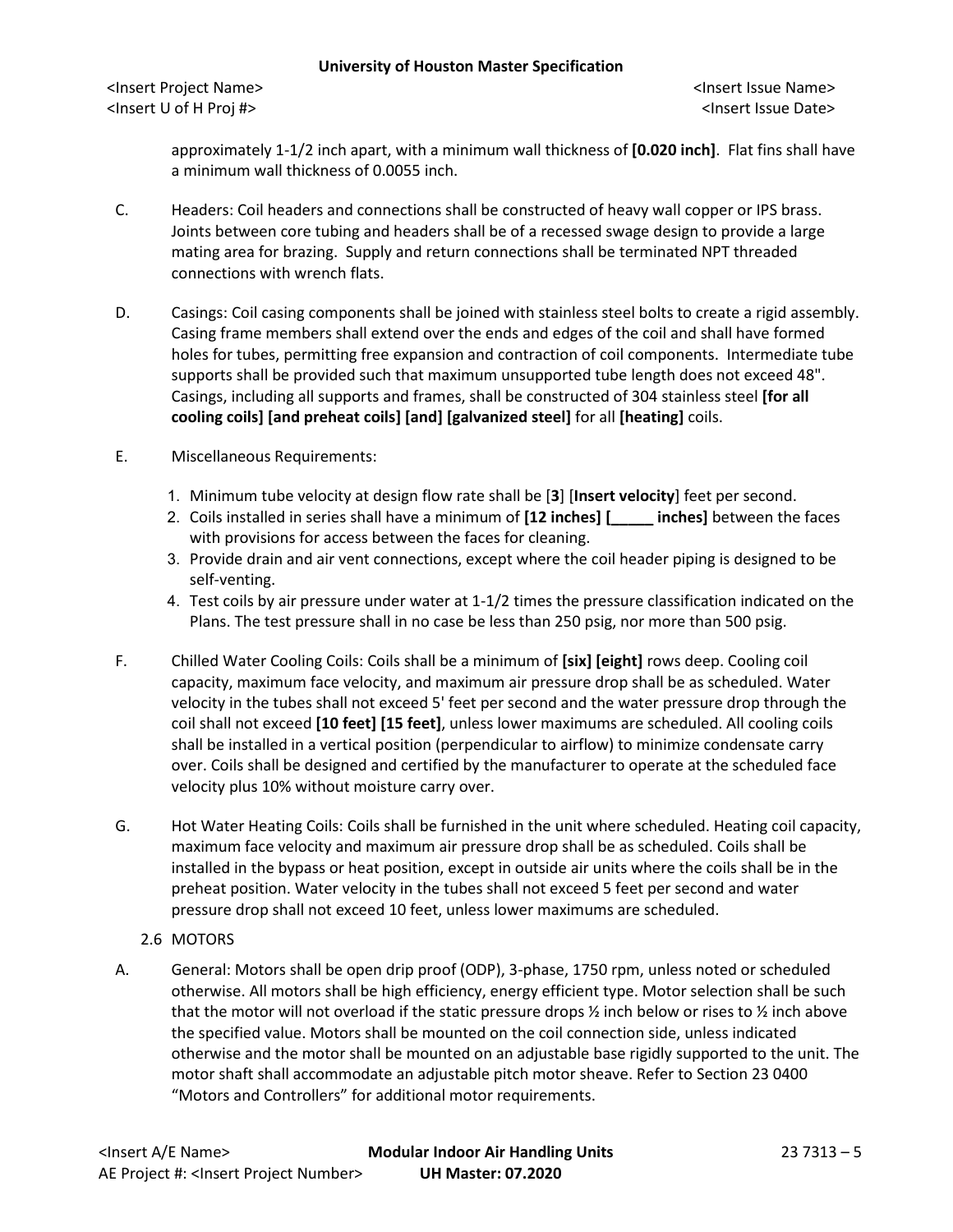### 2.7 FANS AND DRIVES

- A. Centrifugal Fans: Provide double width, double inlet, multi-blade type fans with air foil, forward curved or backward inclined blades, as scheduled. All fans shall be statically and dynamically balanced and tested after being installed on properly sized shafts. Fan shafts must not pass through their first critical speed as unit comes up to rated rpm. Fan wheels and scrolls shall be constructed of galvanized steel, all aluminum or fabricated steel protected with two coats of rustinhibiting paint. Wheels and scrolls of fans used for outside air service shall be coated with two coats of fire resistant epoxy paint.
- B. Drives: Select drives for a minimum belt horsepower capacity of 150% of the motor nameplate horsepower. Provide selection calculations with the drive submittal. The selection calculations shall include the correction factor for arc of contact.
- C. Sheaves: Permanent fan sheaves shall be nonadjustable with removable machined bushings, machined on all contact surfaces. Sheaves with over three grooves shall be dynamically balanced and so designated on each sheave. Fan sheaves with three grooves or less shall be statically balanced and if weights are required, they shall be welded to the sheave.
	- 1. Typical Floor Air Handling Unit: Provide a nonadjustable type sheave selected for the rated fan rpm as determined. Provide variable sheaves as required to determine correct fan rpm as established by tenant requirements. Furnish additional fixed sheaves as required after correct speed has been determined. All unused fixed sheaves shall become the property of the Owner.
	- 2. Non-typical Air Handling Unit: Provide Browning Type LVP, MVP, or approved equal, adjustabletype with double locking feature. Motor sheave shall be selected for the fan rpm determined by the fan capacity scheduled and shall be adjustable to as close as 10% above and below the rated fan speed. Furnish and install fixed sheaves on units that require more than two belts, after correct speed has been determined with the variable sheave.
- D. Belts: Provide "V-groove" type suitable for the service intended with the capacities specified. Belts shall be closely matched and tagged for use prior to shipment. Recheck belts for proper match during operation and if necessary, replace with closely matched belt sets.
- E. Shafts: Provide one piece solid design shafts. Fans and shafts shall not pass through their first critical speed as the unit comes up to rated rpm.
- F. Shaft Bearings: Provide externally or internally mounted grease lubricated, self-aligning ball or roller bearings on each end of the shaft. Bearings shall have an average L-10 life as defined by AFBMA of **[100,000] [200,000] [Insert value]** hours at design operating conditions. All bearings shall be the same size. Internally mounted bearings shall have grease lines extended so as to be readily accessible from the drive side of the unit. In addition, the bearing on the drive end of the shaft shall have grease line extended beyond the belt guard. All grease lines shall terminate in a zerk fitting.

### 2.8 BELT GUARDS:

A. General: Provide belt guards for all fan drives mounted outside the unit housing. The finish of the guard shall be similar to that of the unit housing. Brace and fasten guards to prevent objectionable vibration. Provide tachometer openings at least 2 inches in diameter for checking fan and motor speeds. Openings shall be centered on shafts to allow checking speed.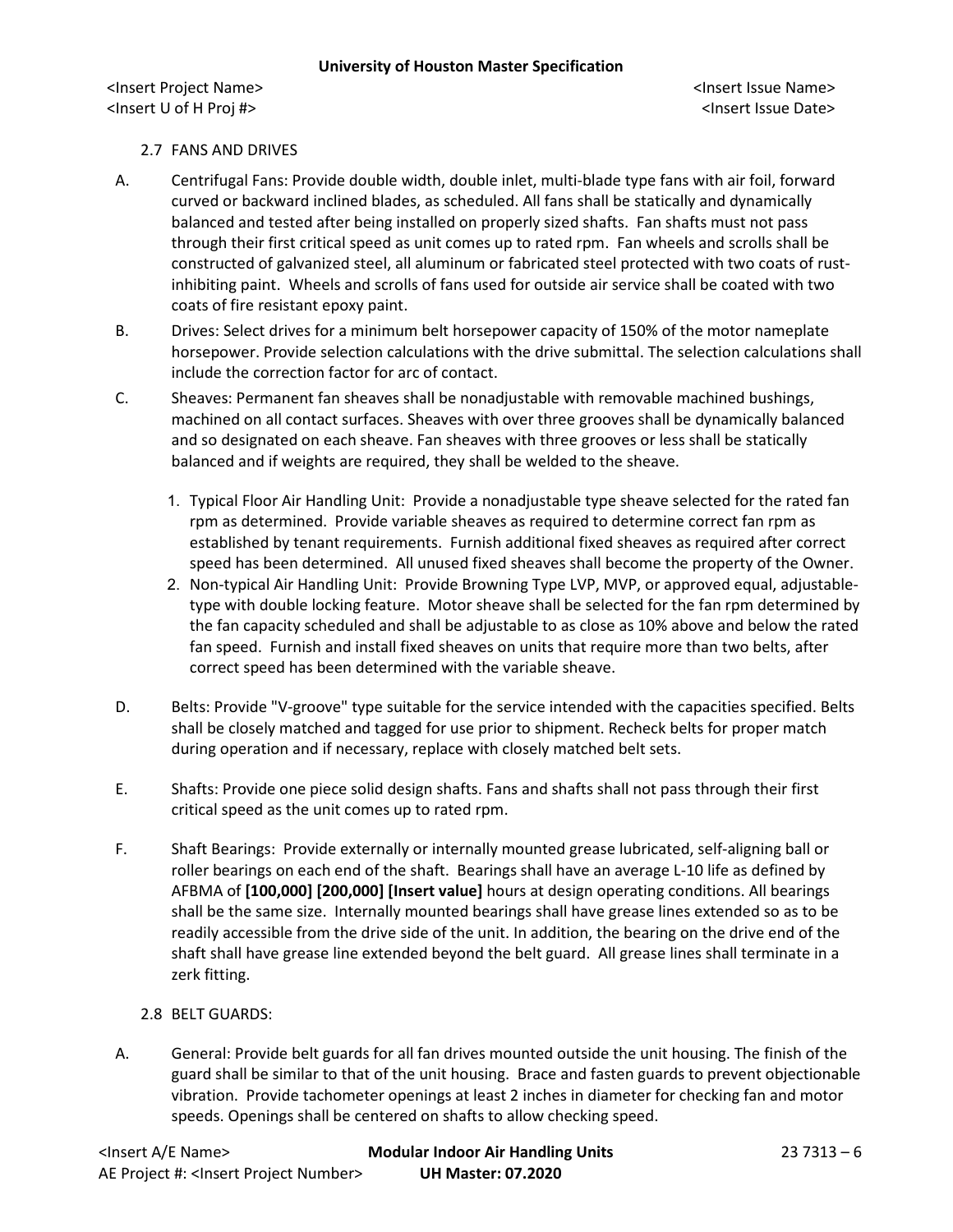### 2.9 FILTERS:

A. General: Provide, as a part of the factory package, filter sections to accommodate the filters of the type and style scheduled and specified at maximum filter face velocity of 500 fpm. Filters shall be as scheduled and specified in Section 23 4000 "Filters and Accessories.

### 2.10 DAMPERS

- A. General: Provide dampers capable of being motor operated as required under the applicable temperature control section.
- B. Construction: Dampers shall be galvanized steel and mounted as a single assembly locked securely to a galvanized steel rod that rotates on nylon or teflon bushings. Dampers shall be sectionalized to limit blade length to 50" maximum to prevent excessive blade warping. Closed cell neoprene, vinyl polyester or polyurethane blade edging shall be installed to assure tight closure.
- C. Multiple Zone Dampers:
	- 1. General: Provide low leakage zone dampers with aluminum or galvanized steel blades, galvanized steel or brass shafts, brass or teflon end bearings, and galvanized steel or aluminum frames. Blades shall be a maximum of 8 inches wide.
	- 2. Leakage: Leakage rate for dampers and damper section shall not exceed leakage allowed by ASHRAE 90.1.
	- 3. Linkage: Provide factory-customized linkage, factory-mounted and adjusted, with one operator rod per zone extended for field-connection of a motor operator.
	- 4. Submittals: Damper construction, linkage hardware, zoning arrangements, and provisions for motor operation connections shall be submitted for review.
- D. Mixing Dampers: Provide a mixing section with ganged vertical, low leakage, opposed blade dampers. Each set of dampers in either air inlet shall be offset with respect to the dampers in the other air inlet to provide high efficiency mixing through generation of relative velocity between the merging narrow air streams at different temperatures.
- E. Face and Bypass Dampers: Provide low leakage coil face and bypass dampers for **[heating] [cooling]** coils as scheduled.

### 2.11 **[VAV MODULATION:]**

### **[EDIT TO SUIT PROJECT]**

**A. [General: Air handling unit variable air volume (VAV) modulation shall be via [solid state variable speed drives as specified in Section 26 2923 "Variable Speed Drives",] [magnetic variable speed drives] .]**

## **[OR]**

**B. [Magnetic Variable Speed Drive (VSD): Provide Magna-Speed IKV series or approved equal magnetically controlled VSD's for fan speed modulation. Drive shall consist of a fan-armature assembly mounted directly on the motor shaft and a V-belt sheave assembly on support bearings. Application of dc voltage via slip rings to the armature coil shall magnetically couple**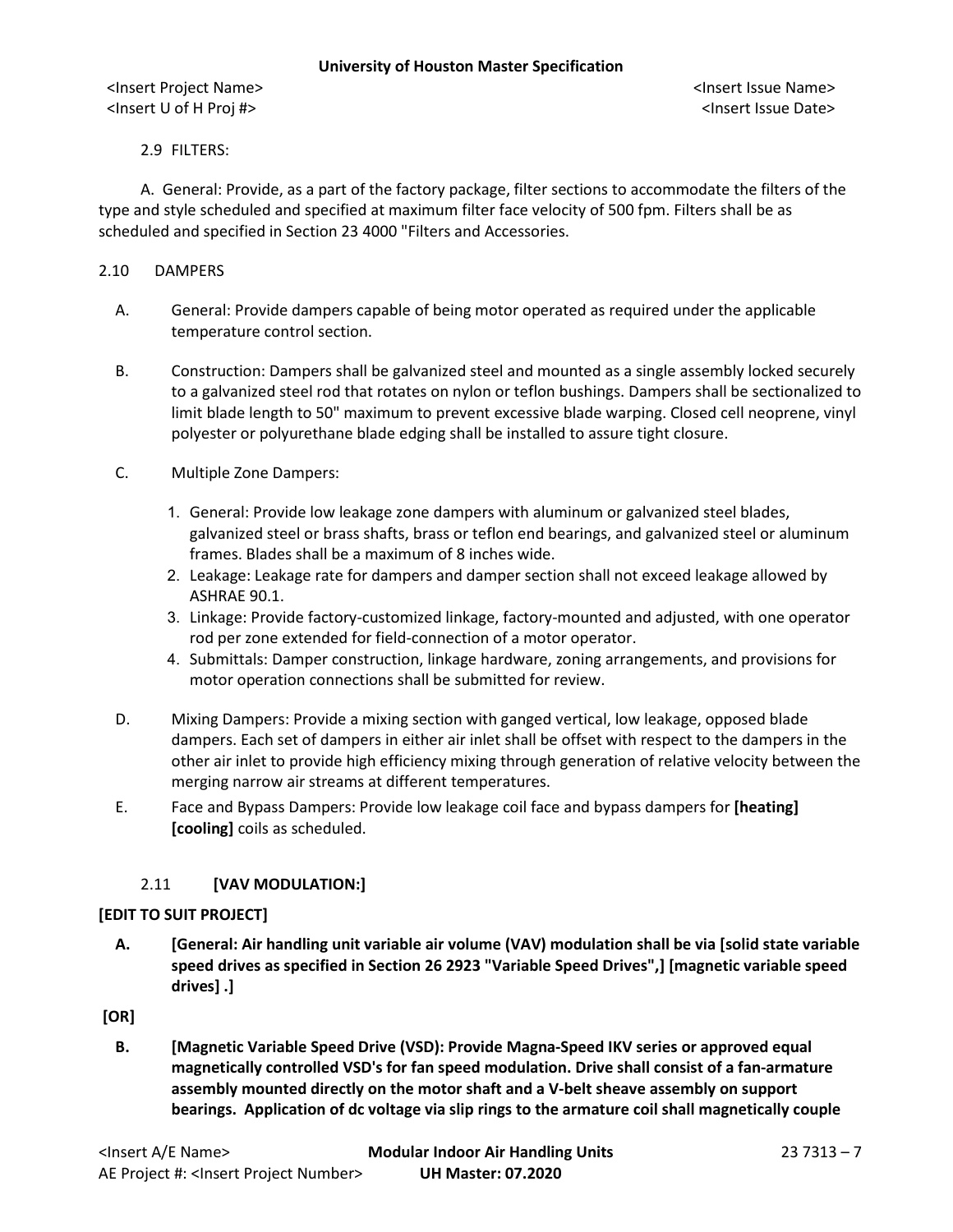**the two components causing the V-belt sheave assembly to rotate at a speed which varies with the applied dc voltage and resultant magnetic field strength. A "frequency" signal proportional to the speed of the V-belt sheave assembly shall provide feedback to the drive controller for speed control.]**

- **C. [Drive Controller: The magnetic VSD controller shall be a MPS, Inc. ED 450-C/ED 900-C series or approved single unit controller containing all components required for operation of the drive in response to an external 4-20 mA analog control signal. The controller shall include, but not be limited to, the following features and options:**
	- 1. **NEMA 12 enclosure with labeled manual/off/auto selector switch, manual speed control potentiometer and digital speed display on the cover.**
	- 2. **120 volt, ac input, 45 or 90 volt dc output power supply, as required.**
	- 3. **Status monitor LED's for controller setup.**
	- 4. **Speed meter drive card.**
	- 5. **[4-20 mA current] [pneumatic] input follower card.**
	- 6. **Digital frequency (speed) feedback from drive.**
	- 7. **Adjustable minimum and maximum speed.**
	- 8. **Adjustable torque limit.**
	- 9. **Independently adjustable (0-40 seconds) acceleration and deceleration ramp speeds for "soft" start and stop.]**
- **D. [Fan Drive Sheave: Fan drive sheave shall be selected to allow fan operation at 110% of design fan speed with magnetic VSD operating at 100% drive speed.]**
- 2.12 AIR HANDLING UNIT SPECIALTIES
	- A. Ultra-Violet (UV) Germicidal Irradiation (UVGI) Systems

# **[NOTE: SCHEDULE UVGI LIGHTS FOR RECIRCULATION/MIXED AHU'S ONLY. NOT FOR 100% OUTSIDE AIR AHU'S]**

- 1. Where scheduled on the Drawings for recirculation/mixed AHUs only, provide factory installed UVGI lamps. Lamps shall provide a minimum irradiance of 9 Watts per square foot or 96.54 Joules per square meter at the cooling coil surface and at the coil leaving air temperature scheduled on the Drawings.
- 2. UV lamps shall be located:
	- a. Downstream of cooling coils
	- b. Above condensate drain pans
	- c. Upstream of final filtration sections on blow-through units only
- 3. UV Lamps and ballasts shall be UL listed for application in air handling systems.
- 4. UV lighting systems shall be moisture resistant with electronic ballasts and shall be wired using moisture resistant conduit.
- 5. UV lamps shall be capable of being switched ON and OFF at the respective AHU section access door.
- 6. UV lamps shall be interlocked with access door position limit switches such that they are de-energize when the doors open.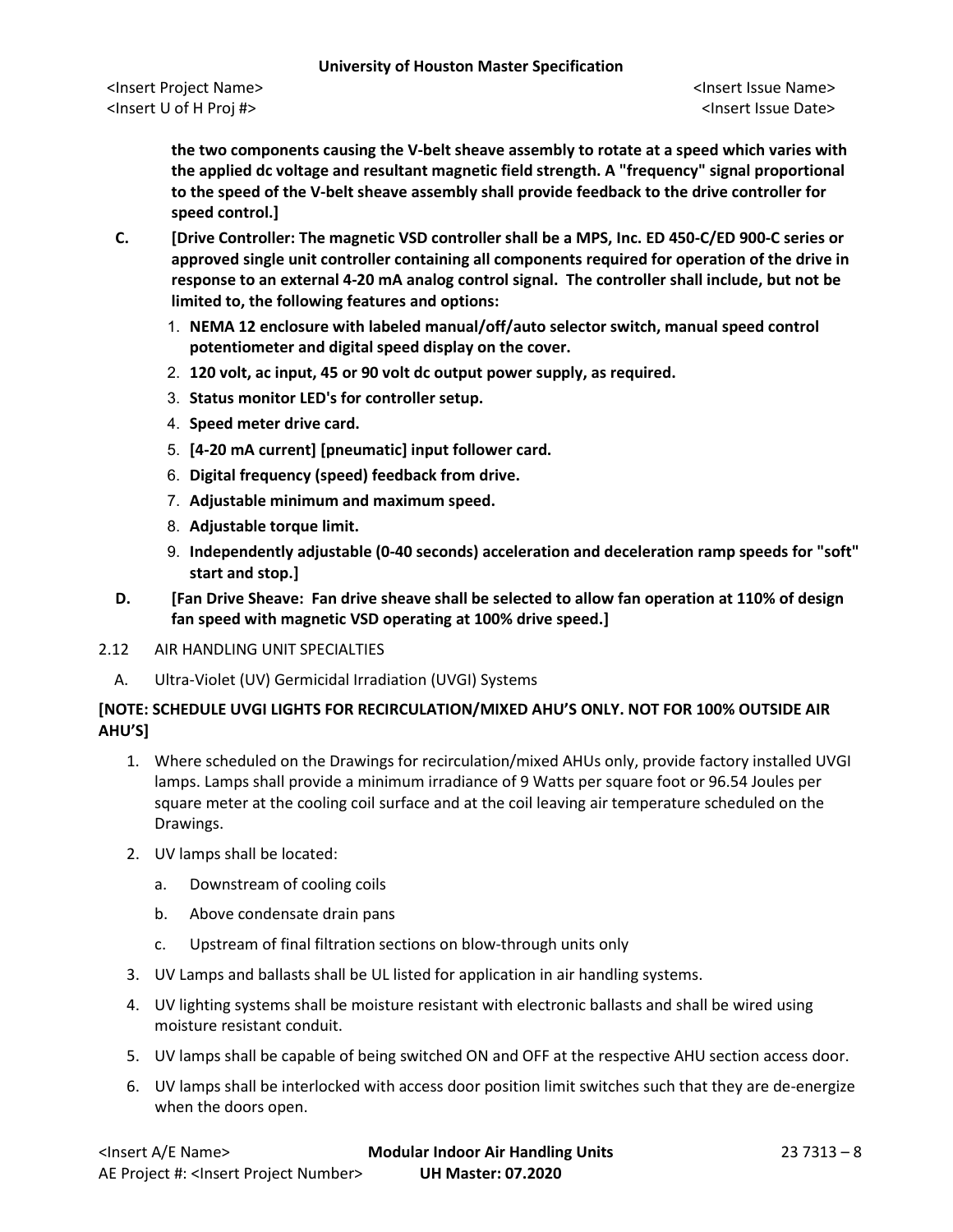#### **University of Houston Master Specification**

<Insert Project Name> <Insert Issue Name> <Insert U of H Proj #> <Insert Issue Date>

- 7. UV lamps shall be installed on a stainless steel grid using stainless steel fasteners in accordance with the manufacturer's installation instructions.
- 8. Air-handling units with view port windows from which the lamps can be seen shall be labeled to warn of possible eye damage.
- 9. Replacement lamps for UV systems shall be standard types which are not proprietary and are available from multiple sources.
- 10. All penetrations through AHU walls shall be thoroughly sealed to ensure no leakage. All UV susceptible materials in the AHU shall be shielded from line of sight UV. Installer shall remove all foreign matter such as dirt and metal shavings upon completion of installation.
- 11. UV lamp life shall be 9000 hours with no more than a 20 % output loss at the end of one year of continuous use.

### PART 3 - EXECUTION

- 3.1 AIR HANDLING UNIT INSTALLATION:
	- A. General: Install air handling units in accordance with the manufacturer's written recommendations and as detailed on the Drawings.
	- B. Housekeeping Pads: Install floor mounted air handling units on reinforced concrete housekeeping pads as specified in Section 23 0300 "Basic Materials and Methods."
	- C. Vibration Isolators: Air handling units shall be installed with vibration isolators as specified under Section 23 0548 "Vibration Isolation" and separated from ductwork with flexible duct connections.
	- D. Drain Connections: Pipe condensate **[directly to a primed floor drain via a P-trap for blow-through units and]** via a P-trap to a primed floor drain **[for draw-through units]**. Provide P-traps on air handling unit condensate drain connections with seal depths at least equal to the total static pressure of the unit as installed. P-traps shall be constructed of pipe and tees as detailed on the Drawings. Elbows shall not be used. All unused openings of tees shall be closed with removable plugs which shall serve as cleanouts.
	- E. Coil Pull Space: Air handling units shall be installed with adequate space to allow unit coils to be removed **[without demolition of building construction]**. Coil pull space **[and any required demolition of building construction]** shall be clearly indicated on As-built Drawings. The Contractor shall insure that all field-piping, valves, ductwork, and other obstructions are not in the way or can be easily removed with flanges to facilitate coil removal.
	- F. Vents and Drains: Provide **[manual] [automatic]** air vents and drain **[plugs] [valves with hose connections and caps]** for each coil section.

### 3.2 AIR FILTERS:

A. General: Unit shall be furnished and installed all filters as required for start-up.